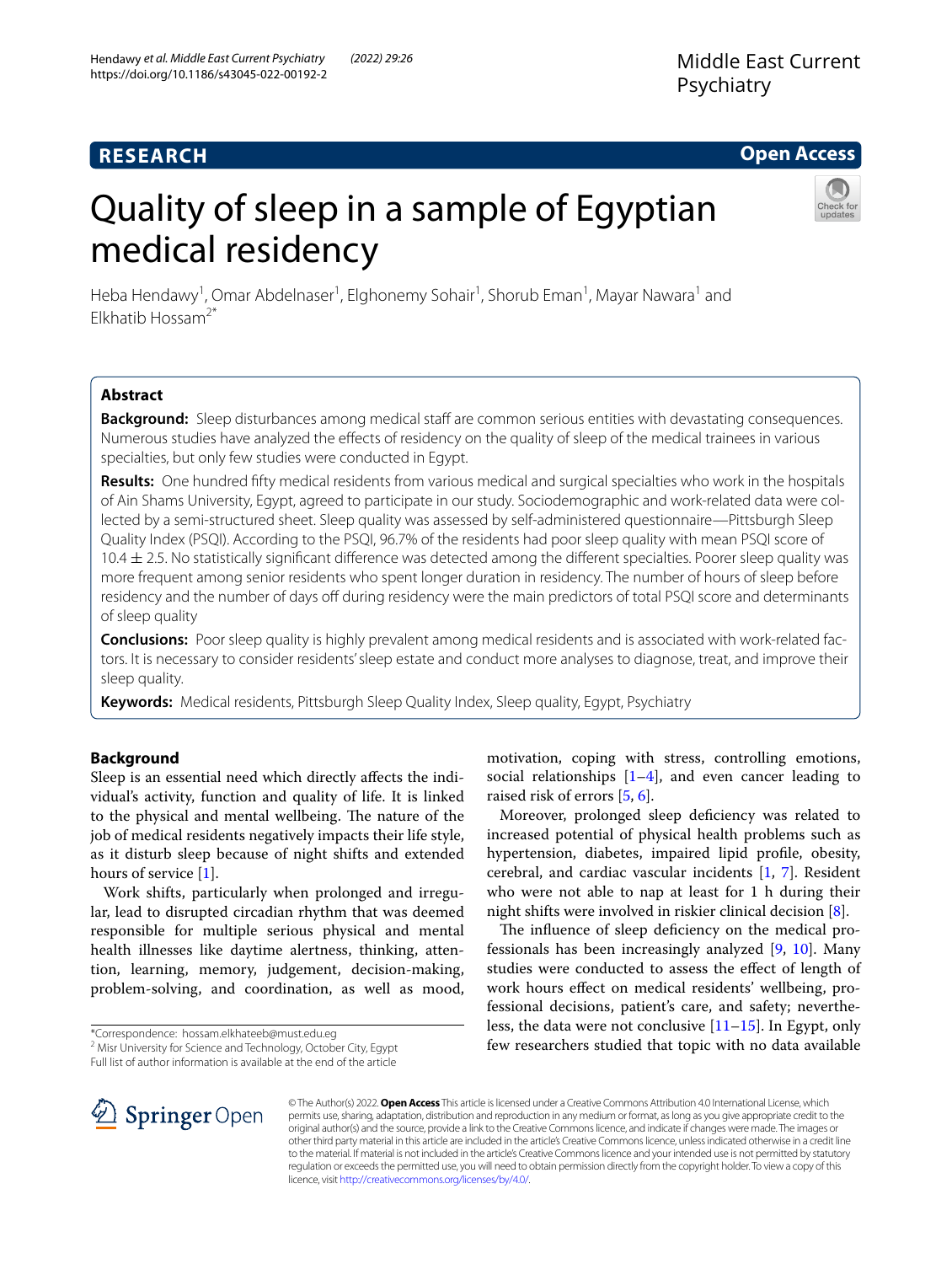regarding the efect of work-related variables on the sleep quality in medical residents.

#### **Objectives**

To assess sleep quality in a sample of Egyptian residents (medical registrars) from diferent medical specialties and identify its relationship with work-related variables.

## **Methods**

## **Study design**

This study is a descriptive cross-sectional study.

#### **Study place**

Ain Shams University Hospitals, Cairo, Egypt.

#### **Sample population**

Ain Shams University Hospitals included all clinical medical specialties which were categorized under two major entities: internal medicine and surgery. For research and sampling purposes, specialized surgeries were included in one group including neurosurgery, orthopedics, urology, vascular, and plastic surgeries, whereas medicine specialties as cardiology, pulmonology, dermatology, neuropsychiatry, tropical medicine, and oncology formed another group. General internal medicine, geriatrics, pediatrics, clinical pathology, general surgery, anesthesiology, obstetrics and gynecology, and radiology were separately presented. The former four together with medicine subspecialties were considered medicine-related specialties while the later added to specialized surgeries were surgery-related. Such classifcation was based on nature of work in these branches and the total number of residents working in each department.

#### **Sample selection**

A convenient sample of 150 residents was included in the study. Participating residents were of both genders. As the specialty training lasted for 3 years, junior, senior, and senior grades were represented in the sample.

#### **Inclusion criteria**

To share in the study, residents should be working as fulltime trainees in Ain Shams University Hospitals.

## **Exclusion criteria**

Residents who were using sedative medications and/or narcotics for any acute or chronic medical or psychiatric condition, pregnancy or childbirth within the last 3 years were excluded.

## **Assessment and procedures**

All residents who agreed to participate in the research completed a semi-structured data collection sheet including socio-demographic data as age, gender, specialty, duration of training, number and duration of shifts, number and frequency of days of, and history of any mental or physical illness including medications.

Pittsburgh Sleep Quality Index (PSQI) [[16](#page-6-4)] was applied. This self-administered questionnaire assessed the quality of sleep during the previous month and consisted of 19 self-rated questions yielding seven components: subjective sleep quality, sleep latency, sleep duration, sleep efficiency, sleep disturbances, use of sleep medications, and daytime dysfunction. Each component is scored from 0 to 3, resulting in a global PSQI score between 0 and 21, with higher scores indicating lower quality of sleep. The PSQI was useful in identifying good and poor sleepers.

#### **Scoring**

A global PSQI score more than 5 indicated that a person was a poor sleeper, having severe difficulties in at least two areas or moderate difficulties in more than three areas. The Arabic version of the questionnaire used in this study [[17\]](#page-6-5).

#### **Data analysis**

All analyses were carried out using IBM SPSS statistics software version 22.0 (SPSS)  $[18]$  $[18]$ . The results were tabulated and statistically analyzed using the suitable statistical parameters. Qualitative data were presented as number and percentages; quantitative data with parametric distribution were presented as mean, standard deviation (SD) and ranges. Student's *t* test to test for statistical signifcance of variance between the means of the two samples. ANOVA test was used for more than two independent groups with parametric data. In qualitative data, inferential analyses for independent variables were done using chi-square test for diferences between proportions and Fisher's exact test for variables with small expected numbers, while correlations were done using Pearson's correlation for numerical parametric data. Linear regression analysis was used to assess the predictors of poor sleep. The confidence interval was set to 95% and the margin of error accepted was set to 5%. *P* value was considered significant when  $p < 0.05^*$  and highly significant when *P* < 0.001\*\*

## **Results**

## **Sample description**

The total number of residents who participated in the current study was 150 residents. Out of them,  $48\%$  ( $n =$ 72) were male and 52% ( $n = 78$ ) were female. The mean age of the sample was  $26.7 \pm 0.9$  years. More than half of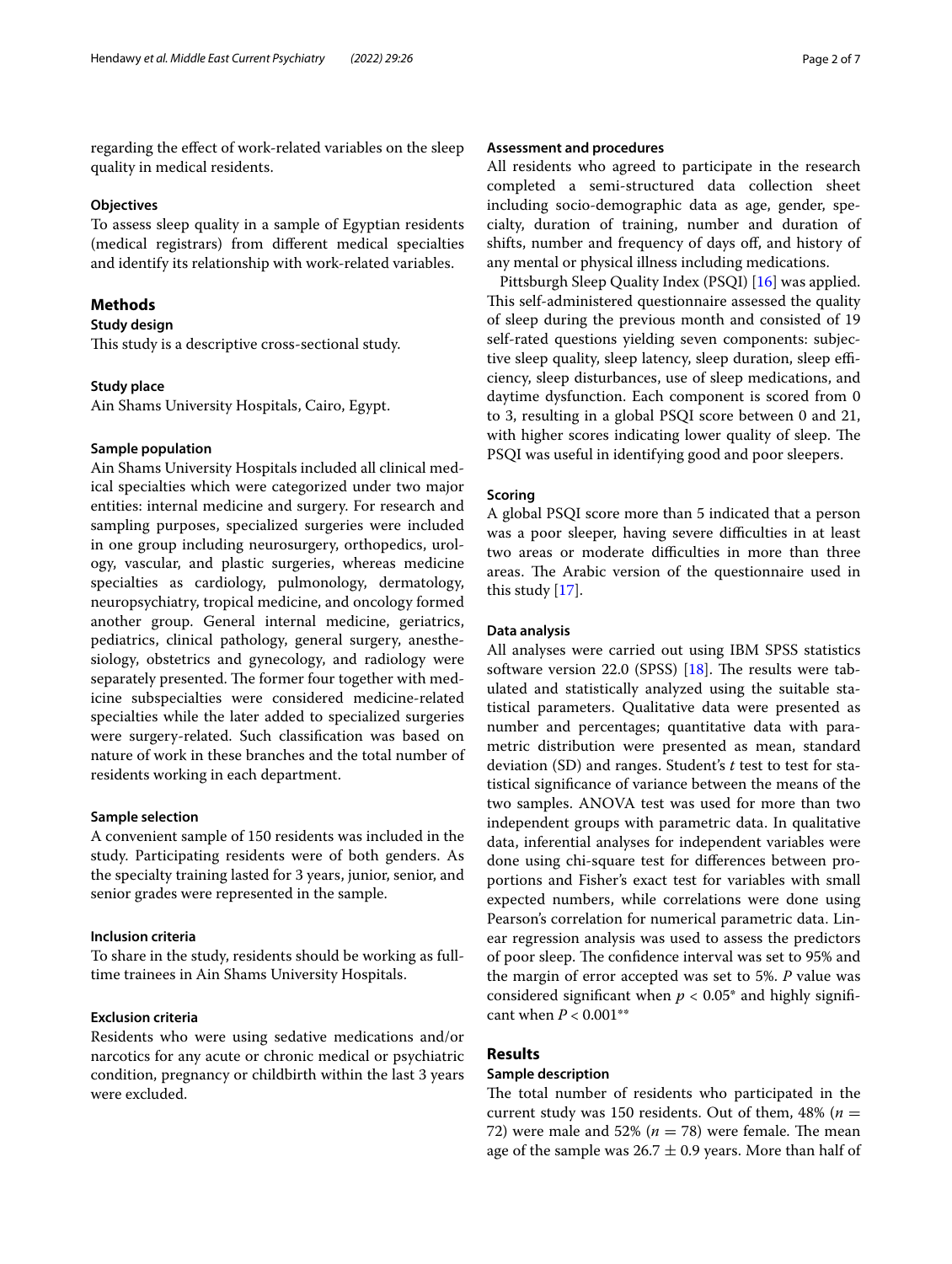<span id="page-2-0"></span>**Table 1** Age, gender, marital status, and duration of residency of the residents

| Age (mean $\pm$ SD)              |          | $26.7 \pm 0.9$ |
|----------------------------------|----------|----------------|
| Sex                              | Male     | 72 (48%)       |
| (number/frequency)               | Female   | 78 (52%)       |
| Duration of residency            | 1st year | 53 (35.3%)     |
| (mean $\pm$ SD)                  | 2nd year | 78 (52%)       |
|                                  | 3rd year | 19 (12.7%)     |
| Marital state (number/frequency) | Single   | 107 (71.3%)    |
|                                  | Married  | 43 (28.7%)     |

\*indicates the presence of signifcance \*\*indicates highly signifcance. *SD* standard deviation

More than half of the sample (52%) spent 2 years as duration of residency. More than two thirds of the sample (71.3%) were single

<span id="page-2-1"></span>**Table 2** Duration of sleep before and during residency

|                                                            | Groups                                                      | (Mean $\pm$ SD)              | P value |
|------------------------------------------------------------|-------------------------------------------------------------|------------------------------|---------|
| Hours of sleep<br>before resi-<br>dency (mean<br>$\pm$ SD) | Medicine-related specialties<br>Surgery-related specialties | $8.6 + 1.7$<br>$8.4 + 1.4$   | 0.508   |
| Hours of sleep<br>last month<br>(mean $\pm$ SD)            | Medicine-related specialties<br>Surgery-related specialties | $5.1 \pm 1.6$<br>$5.2 + 1.3$ | 0.691   |

the sample (71.3%,  $n = 107$ ) were single and 28.7% ( $n =$ 43) of them were married (Table [1\)](#page-2-0).

The three levels of residency were included, where 35.3% ( $n = 53$ ) of the residents were junior, 52% ( $n = 78$ ) sub-seniors, and 12.7% ( $n = 19$ ) were seniors. Residents who specialized in internal medicine and related specialties were 58.6% ( $n = 88$ ), while 41.4% ( $n = 62$ ) were from surgery and associated departments.

The average number of sleep hours for residents in different specialties before residency showed an average of  $8.5 \pm 1.5$  h, which dropped to  $5.2 \pm 1.5$  h actual sleep hours during the month preceding the interview. Medically oriented residents got slightly less sleep  $(5.1 \pm 1.6)$ h) than residents in surgery and related specialties (5.2  $\pm$  1.3 h). There was no statistically significant difference between the two groups in the average number of sleeping hours before and after residency (Table [2\)](#page-2-1).

#### **Pittsburgh Sleep Quality Index (PSQI) scores: (Table [3](#page-2-2))**

High total PSQI score (mean  $\pm$  SD = 10.4  $\pm$  2.5) was recorded from participating residents' responses, reviling that the majority (96.7%,  $n = 145$ ) had poor sleep quality. No statistically signifcant diference of total PSQI score was detected among different specialties  $(p = 0.615)$ . Medicine-related specialties scored marginally higher (mean  $\pm$  SD = 10.6  $\pm$  2.3) than surgery-related specialties (mean  $\pm$  SD = 10.1  $\pm$  2.6). Pediatricians and general surgeons demonstrated the lowest sleep quality (mean  $\pm$  $SD = 11.5 \pm 2.1$  and  $11.5 \pm 1.7$  respectively), followed by

<span id="page-2-2"></span>**Table 3** Pittsburgh Sleep Quality Index (PSQI) among different resident's specialty

| Variables (Mean<br>$\pm$ SD)    | Sleep duration | Sleep disturbances | Daytime<br>dysfunction | Sleep latency | <b>Habitual</b><br>sleep<br>efficiency | Subjective<br>sleep<br>quality | Intake of<br>medications | <b>PSQI Total</b> |
|---------------------------------|----------------|--------------------|------------------------|---------------|----------------------------------------|--------------------------------|--------------------------|-------------------|
| Internal medicine               | $1.4 \pm 1.1$  | $1.5 \pm 0.7$      | $2.4 \pm 0.7$          | $0.7 \pm 0.8$ | $3.0 \pm 0.0$                          | $1.4 \pm 1.0$                  | $0.1 \pm 0.4$            | $10.5 \pm 2.6$    |
| Medicine specialties            | $1.7 \pm 1.0$  | $1.2 \pm 0.5$      | $2.1 \pm 0.8$          | $0.7 \pm 0.7$ | $3.0 \pm 0.2$                          | $1.6 \pm 0.8$                  | $0.1 \pm 0.5$            | $10.4 \pm 2.3$    |
| Pediatrics                      | $1.3 \pm 1.4$  | $1.5 \pm 0.5$      | $2.8 \pm 0.4$          | $0.5 \pm 0.8$ | $3.0 \pm 0.0$                          | $2.3 \pm 0.8$                  | $0.0 \pm 0.0$            | $11.5 \pm 2.1$    |
| Geriatrics                      | $2.3 \pm 0.9$  | $1.3 \pm 0.5$      | $2.3 \pm 0.8$          | $0.3 \pm 0.7$ | $3.0 \pm 0.0$                          | $1.9 \pm 0.3$                  | $0.0 \pm 0.0$            | $11.1 \pm 1.6$    |
| Clinical pathology              | $0.4 \pm 0.5$  | $1.8 \pm 0.8$      | $1.6 \pm 0.5$          | $1.8 \pm 0.8$ | $3.0 \pm 0.0$                          | $1.4 \pm 0.9$                  | 0.0                      | $10.0 \pm 3.1$    |
| General surgery                 | $2.5 \pm 1.0$  | $1.8 \pm 0.5$      | $2.3 \pm 0.5$          | $0.3 \pm 0.5$ | $3.0 \pm 0.0$                          | $1.8 \pm 0.5$                  | $0.0 \pm 0.0$            | $11.5 \pm 1.7$    |
| Specialized surgeries           | $1.6 \pm 0.8$  | $1.4 \pm 0.7$      | $2.2 \pm 0.7$          | $0.6 \pm 0.7$ | $2.9 \pm 0.6$                          | $1.5 \pm 0.7$                  | $0.0 \pm 0.0$            | $10.2 \pm 2.2$    |
| Obstetrics and gyne-<br>cology  | $2.0 \pm 1.0$  | $1.1 \pm 0.3$      | $2.1 \pm 0.6$          | $0.7 \pm 0.9$ | $3.0 \pm 0.0$                          | $1.9 \pm 1.2$                  | $0.1 \pm 0.3$            | $10.9 \pm 2.4$    |
| Anesthesiology                  | $1.3 \pm 0.9$  | $1.4 \pm 1.0$      | $2.1 \pm 0.9$          | $0.6 \pm 0.5$ | $3.0 \pm 0.0$                          | $2.0 \pm 0.9$                  | 0.0                      | $10.4 \pm 3.0$    |
| Radiology                       | $1.6 \pm 1.3$  | $1.3 \pm 0.6$      | $1.7 \pm 0.8$          | $0.8 \pm 0.8$ | $2.7 \pm 1.0$                          | $1.2 \pm 0.9$                  | 0.0                      | $9.3 \pm 3.1$     |
| $P$ value                       | $0.045*$       | 0.339              | 0.064                  | 0.076         | 0.386                                  | 0.130                          | 0.912                    | 0.615             |
| Medicine-related<br>specialties | $1.6 \pm 1.1$  | $1.3 \pm 0.6$      | $2.2 \pm 0.8$          | $0.7 \pm 0.8$ | $3.0 \pm 0.1$                          | $1.6 \pm 0.8$                  | $0.1 \pm 0.4$            | $10.6 \pm 2.3$    |
| Surgery-related<br>specialties  | $1.7 \pm 1.0$  | $1.3 \pm 0.7$      | $2.0 \pm 0.7$          | $0.6 \pm 0.7$ | $2.9 \pm 0.6$                          | $1.6 \pm 0.9$                  | $0.0 \pm 0.1$            | $10.1 \pm 2.6$    |
| $P$ value                       | 0.652          | 0.983              | 0.180                  | 0.557         | 0.113                                  | 0.694                          | 0.174                    | 0.300             |
| All residents                   | $1.6 \pm 1.1$  | $1.3 \pm 0.6$      | $2.1 \pm 0.8$          | $0.7 \pm 0.8$ | $2.9 \pm 0.4$                          | $1.6 \pm 0.8$                  | $0.1 \pm 0.3$            | $10.4 \pm 2.5$    |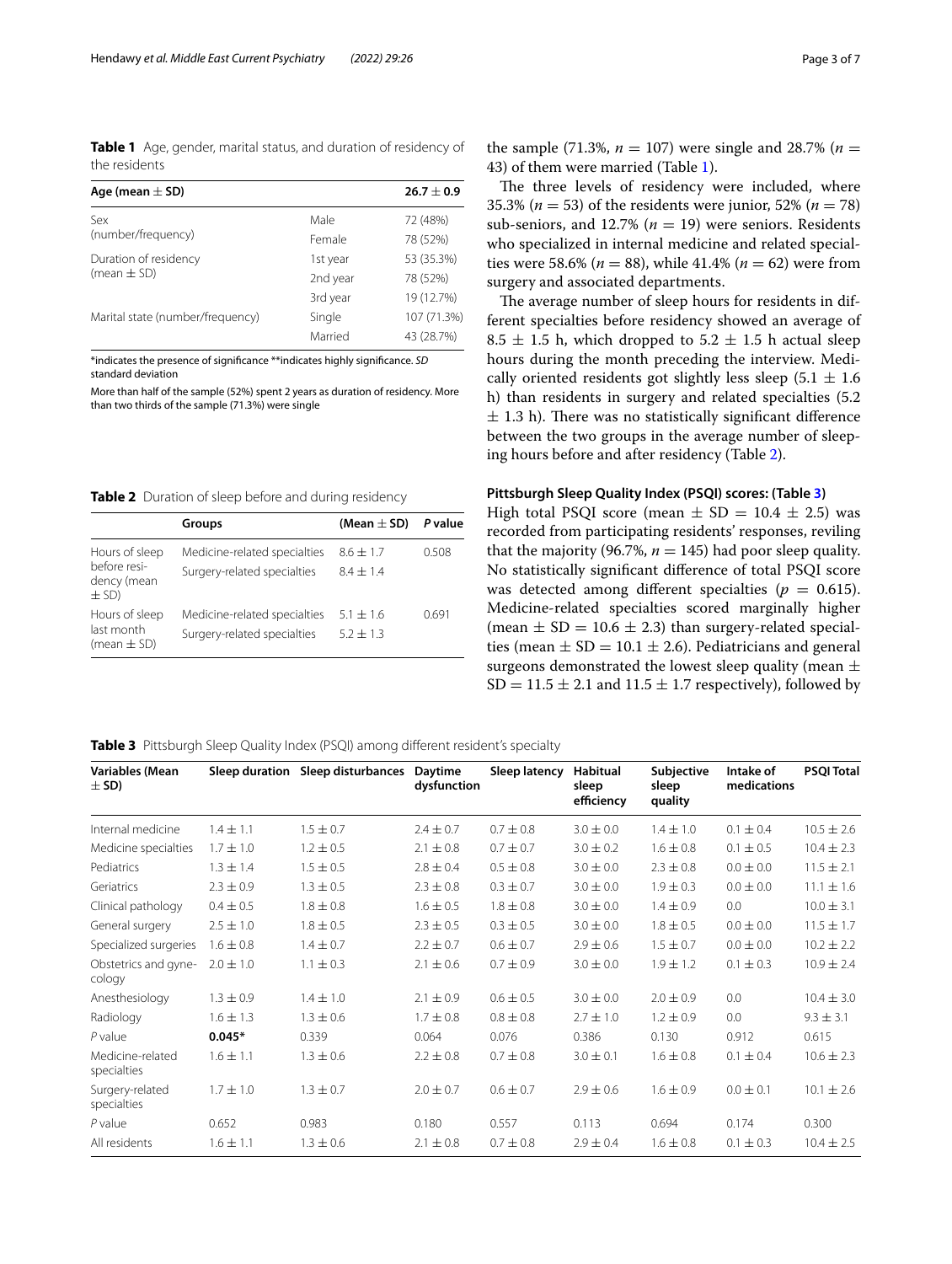geriatricians (mean  $\pm$  SD = 11.1  $\pm$  1.6). In contrast, the lowest total PSQI score was for radiologists (mean  $\pm$  SD  $= 9.3 \pm 3.1$ .

Habitual sleep efficiency and daytime dysfunction were the severest affected subscales with mean scores 2.9  $\pm$ 0.4 and  $2.1 \pm 0.8$  in order. On the other hand, the score on intake of sleep medication was the lowest  $(0.1 \pm 0.3)$ followed by sleep latency  $(0.7 \pm 0.8)$ .

The different sub items of PSQI showed no statistical diference, except for the sleep duration among the different specialties ( $p = 0.045^*$ ). General surgery and geriatrics residents were the uppermost regarding sleep duration score (mean  $\pm$  SD = 2.5  $\pm$  1.0 and 2.3  $\pm$  0.9 consecutively), as opposed to clinical pathologists who scored the lowermost (mean  $\pm$  SD = 0.4  $\pm$  0.5).

By comparing means of scores of subjective sleep duration quality among diferent specialties, there is statistically significant difference (*P* value  $= 0.045$ ).

The highest mean of scores of subjective sleep duration quality, is among general surgeons  $(2.5)$ . The lowest mean of scores of subjective sleep duration quality, is among clinical pathologists (0.4).

## **Correlation between PSQI items scores and work‑related variables: (Table [4](#page-3-0))**

The total PSQI did not show any statistically significant correlation with the duration of residency, of work days or the number of the monthly shifts. Meanwhile, various sub-items were signifcantly related to one or more of the mentioned variables.

Sleep latency was positively related to both duration of residency and days off ( $r = 0.185$ ,  $p = 0.024$ <sup>\*</sup> and  $r =$ 0.164,  $p = 0.045^*$  successively), but inversely related to the number of monthly shifts  $(r = -0.236, p = 0.004^*)$ . In the meantime, sleep duration ( $r = 0.205$ ,  $p = 0.012$ ), day dysfunction  $(r = 0.258, p = 0.001^{**})$ , sleep quality  $(r = 0.258, p = 0.001^{**})$  $p = 0.208$ ,  $p = 0.011$ , and medication intake ( $r = 0.176$ ,  $p = 0.017$  $= 0.031^*$ ) were all significantly correlated with the number of monthly shifts.

For the number of days off each month, a significant negative correlation was realized with daytime dysfunction ( $r = -0.207$ ,  $p = 0.011$ <sup>\*</sup>), compared to statistically signifcant positive correlations sleep disturbance  $(r = 0.205, p = 0.012^*)$  and sleep latency as previously mentioned.

There is a significant positive correlation between duration of residency and sleep latency. There is a significant positive correlation between days off and sleep disturbances and sleep latency. There is a significant positive correlation between number of monthly shifts and sleep duration, day dysfunction, sleep quality, and medication intake. There is a significant negative correlation between number of monthly shifts and sleep latency

<span id="page-3-0"></span>**Table 4** Correlation between PSQI items and job-related variables

| Variables                       | <b>Duration of residency</b> |          | Days off |          | <b>Monthly shifts</b> |             |
|---------------------------------|------------------------------|----------|----------|----------|-----------------------|-------------|
|                                 | R                            | P value  | R        | P value  | R                     | P value     |
| PSOI-duration                   | $-0.140$                     | 0.089    | $-0.054$ | 0.508    | 0.205                 | $0.012*$    |
| PSOI-disturbance                | 0.082                        | 0.317    | 0.205    | $0.012*$ | $-0.121$              | 0.139       |
| PSQI-latency                    | 0.185                        | $0.024*$ | 0.164    | $0.045*$ | $-0.236$              | $0.004*$    |
| PSQI-day dysfunction            | $-0.108$                     | 0.187    | $-0.207$ | $0.011*$ | 0.258                 | $< 0.001**$ |
| PSQI- Habitual sleep efficiency | $-0.002$                     | 0.979    | $-0.076$ | 0.357    | $-0.024$              | 0.770       |
| PSQI-quality                    | $-0.078$                     | 0.343    | $-0.103$ | 0.210    | 0.208                 | $0.011*$    |
| PSOI-medication intake          | $-0.105$                     | 0.200    | 0.039    | 0.637    | 0.176                 | $0.031*$    |
| PSOI-total                      | $-0.044$                     | 0.597    | $-0.030$ | 0.715    | 0.157                 | 0.055       |
|                                 |                              |          |          |          |                       |             |

\*indicates the presence of significance \*\*indicates highly significance. *R* correlation coefficient

<span id="page-3-1"></span>**Table 5** Linear regression models for factors influencing sleep (PSQI scores)

| <b>Scale</b>      | <b>Factors</b>         |       | SΕ    | P value      | 95% CI          | $R^2$ |
|-------------------|------------------------|-------|-------|--------------|-----------------|-------|
| PSQI- total score | Sleep before residency | 0.196 | 0.006 | $< 0.001$ ** | $0.184 - 0.209$ | 0.970 |
|                   | Days off               | 0.054 | 0.013 | $< 0.001$ ** | 0.028-0.081     |       |
|                   | Male sex               | 0.190 | 0.055 | $< 0.001$ ** | $0.081 - 0.298$ |       |

\*indicates the presence of signifcance \*\*indicates highly signifcance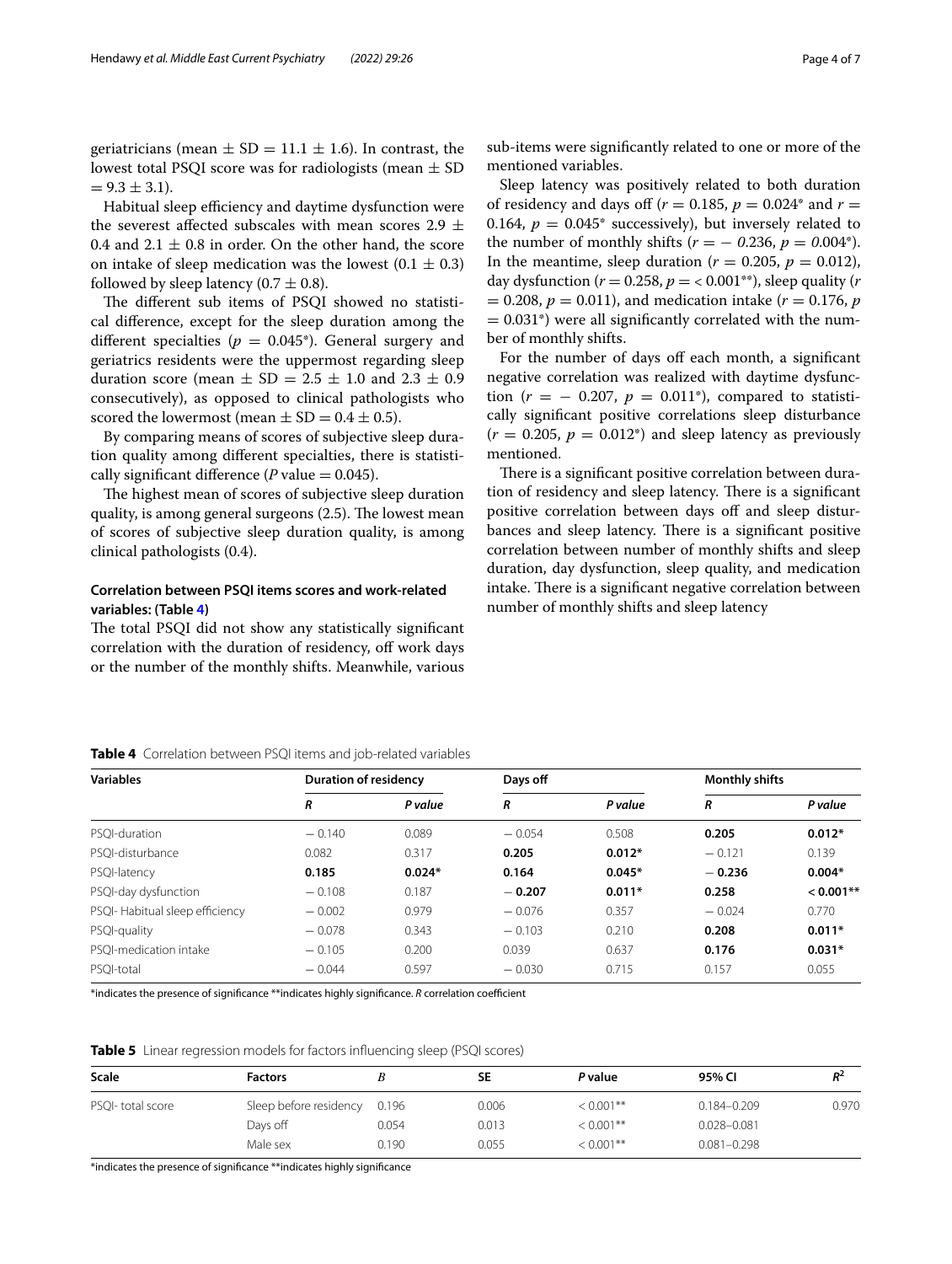## **Linear regression models for factors infuencing PSQI score: (Table [5](#page-3-1))**

Using linear regression analysis, it was found that the number of hours of sleep before residency (β = 0.196), the number of days off during residency ( $\beta = 0.054$ ), and the male gender ( $\beta = 0.190$ ) were the main predictors of total PSQI score and determinants of sleep quality.

## **Discussion**

Medical training was frequently associated with changes in sleep/wake cycle due to work stress, extended working hours, and night shifts  $[12, 18]$  $[12, 18]$  $[12, 18]$  $[12, 18]$  $[12, 18]$ . The current study revealed that the quality of sleep was negatively impacted during residency, as 96.7% of the participating residents had poor sleep quality. Their score in PSQI was  $10.4 \pm 2.5$  which indicated higher disturbance of sleep. The results were in accordance with previous studies [[19–](#page-6-8)[22\]](#page-6-9).

We found average 3 h drop of sleep time in the participating residents compared to their sleep duration prior to start of training. Linear regression analysis suggests a predictive association between number of sleep hours before residency and sleep quality as assessed by PSQI. In a prospective study of sleep in frst year residents [\[23](#page-6-10)], following up night sleep duration in fresh residents over 9 months showed statistically signifcant decline of their baseline sleep and increase of PSQI score.

Furthermore, in the present study, although residents of medicine-related specialties manifested slightly poorer sleep as they scored higher on PSQI (10.6  $\pm$  2.3) than surgically oriented specialties (10.1  $\pm$  2.6), no statistically signifcant diference among diferent specialties was detected ( $p = 0.615$ ). This agrees with Tür et al.'s study [\[21\]](#page-6-11) which failed to fnd a signifcant diference in the average PSQI values between the emergency, internal medicine physicians, and surgeons.

In contrast, Lashkaripour et al. study [\[20](#page-6-12)] spotted statistically signifcant better sleep in radiologists and ophthalmologists compared to other specialties ( $p < 0.05$ ), while Esen et al. [\[24\]](#page-6-13) found that surgeon demonstrated the poorest sleep ( $p = 0.015$ ). In Alsaif's study [[22](#page-6-9)], 96% of anesthesiologists demonstrated poor sleep quality compared to 68.7% of pathology residents.

Our study resembled the frst two studies [[20](#page-6-12), [24](#page-6-13)] in that radiologists had the relatively best sleep among included specialties (mean  $\pm$  SD = 9.3  $\pm$  3.1) and general surgeon battled poorest sleep (mean  $\pm$  SD = 11.5  $\pm$ 1.7) which was matched with the pediatricians' score and (mean  $\pm$  SD = 11.5  $\pm$  2.1) in the current research pediatricians. However, the variance was not signifcant.

In the same context, the only subscale that showed statistically signifcant diference between the included specialties was sleep duration ( $p = 0.045^*$ ). General surgery and geriatrics residents were the uppermost regarding sleep duration score (mean  $\pm$  SD = 2.5  $\pm$  1.0 and 2.3  $\pm$ 0.9 consecutively), opposed to clinical pathologists who scored the lowermost (mean  $\pm$  SD = 0.4  $\pm$  0.5).

The quality of night shifts in surgery words and departments caring for patient of highly vulnerable patients in extreme age might explain the results. In contrast, radiologists and clinical pathologists worked under less stressful circumstance and they did not need to take major decisions related to patients' lives.

Habitual sleep efficiency and daytime dysfunction were the highest scores among the PSQI parameters in our sample. All residents scored an average of 2.1  $\pm$ 0.8 in daytime dysfunction with highest daytime dysfunction among medically oriented residents especially pediatricians.

Many studies associated poor sleep quality to decline in second day functioning [\[3](#page-5-6), [25](#page-6-14), [26\]](#page-6-15). Accumulating research negatively correlated long shifts and lack of regular rest to the performance of medical residents, though results were controversial and not conclusive [\[10](#page-6-1), [27](#page-6-16)[–29](#page-6-17)].

The present study found statistically significant positive correlations between the number of monthly shifts and sleep duration ( $r = 0.205$ ,  $p = 0.012$ ), day dysfunction ( $r = 0.258$ ,  $p = \langle 0.001^{**} \rangle$ , subjective sleep quality  $(r = 0.208, p = 0.011)$ , and medication intake  $(r = 0.176,$  $p = 0.031^*$  reflecting the degree of disturbance developed especially with frequent shifts. In prior research, extended shifts negatively impacted sleep, alertness, performance, increased errors [[30,](#page-6-18) [31\]](#page-6-19), and was linked to wide range of physical impairments [[30\]](#page-6-18). Disruption of circadian rhythm led to biological imbalance such as chronic sleep disturbance and was associated with a variety of health risks [\[32\]](#page-6-20).

On the other hand, number of monthly shifts was inversely correlated to sleep latency  $(r = -0.236, p = 0.236)$ 0.004\*), intake of sedating medications by residents who work more shifts could be the cause of reduced sleep latency.

There was a significant negative correlation between the number of days off and daytime dysfunction  $(r =$  $-0.207$ ,  $p = 0.011$ <sup>\*</sup>), indicating the detrimental effect of lack of rest on the residents' performance. Further to that, the number of days off during residency was one of the predictive factors of the PSQI score as confrmed by linear regression analysis. Previous studies recommended that sufficient time off duty was mandatory for recovery sleep especially after longer shifts [[3](#page-5-6)] and improve quality of performance [\[28,](#page-6-21) [33](#page-6-22)] and reduce errors [\[34](#page-6-23)].

However, other studies did not detect a signifcant efect of restriction of duty hours on the burnout, performance, and wellbeing of the residents [\[13\]](#page-6-24). Interestingly, the number of days off showed positive correlation with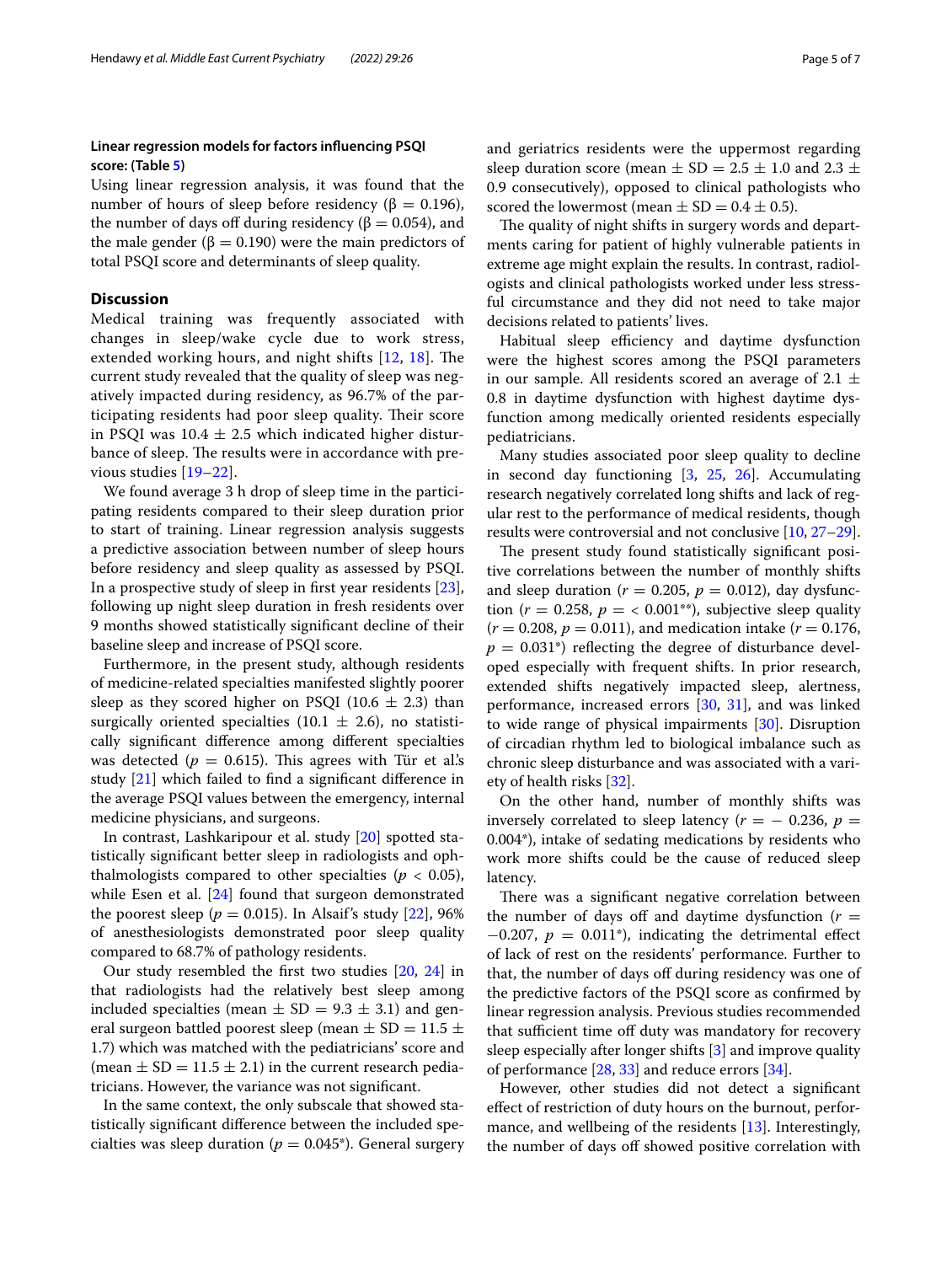sleep latency and sleep disturbance ( $r = 0.164$ ,  $p = 0.045^*$ and  $r = 0.205$ ,  $p = 0.012$ <sup>\*</sup> correspondingly). In comparison, earlier studies showed unexpected stability [[35\]](#page-6-25) or decline in sleep hours in spite of restriction of shift durations [\[36](#page-6-26)].

In consistence with number of former studies that found advanced years of training a risk factor for subjective sleep disturbance and sleep dissatisfaction [\[19](#page-6-8), [37](#page-6-27)] or related to decline of total sleep quality [\[20](#page-6-12), [38](#page-6-28)], our results revealed signifcant positive correlation between duration of residency and sleep latency ( $r = 0.185$ ,  $p =$ 0.024\*) that denotes decline in sleep amount and poor sleep efficiency and quality with advance of years of residency.

Stress was associated with detrimental efects on sleep [[39,](#page-6-29) [40](#page-6-30)]; therefore, we agree with Lashkaripour et al. [[20](#page-6-12)] that the increasing occupational, economic and social responsibilities could contribute to the poor sleep. Moreover, the stress of the fnal Master's degree exams and the thesis defense which happen during the last year of residency add another trigger of stress during that period of training.

#### **Study limitations**

This study has some limitations. First, the measurement of sleep disturbance was subjective as it was selfreported, which might made it prone to recall bias. However, we tried to overcome that by using a validated and widely used scale (PSQI). Secondly, our study was a cross-sectional study which did not allow for inferences on cause and effect. Thirdly, generalization of our results would be difficult, since we conducted this study at a single center.

Therefore, future longitudinal multicenter studies are suggested to evaluate the possible causal relationship between residency and poor sleep quality in individual specialties who carry out inpatient and outpatient duties. Moreover, a special focus on organizational characteristics of the jobs is required as a step for development of physician's wellness-oriented work conditions.

#### **Conclusions**

Our data demonstrated that poor sleep quality was a common serious problem among medical residents. Moreover, the fndings indicated that poor sleep quality was signifcantly correlated with duration of residency, number of shifts/month and number of days of.

More research is needed in individual medical specialties to identify the factors that impair sleep quality in order to prevent the sleep disturbances, aiming at improvement of the medical residents' wellness.

#### **Abbreviations**

PSQI: Pittsburgh Sleep Quality Index; SD: Standard deviation.

#### **Acknowledgements**

None

#### **Authors' contributions**

Authors including FH, AO, SG, ES, MN, and HK shared together the steps of design, background review, statistical analysis, results representation, and discussion. All authors read and approved the manuscript.

#### **Funding**

None

#### **Availability of data and materials**

Applicable

#### **Declarations**

#### **Ethics approval and consent to participate**

Approval from the local ethical committee of the Institute of Psychiatry in Faculty of Medicine, Ain Shams University was obtained. Reference number is not available as at the time of conducting the study, the ethical approval was a necessity on departmental level without other pre-requisites from the university. Written informed consent was given by participants to participate.

#### **Consent for publication**

Written informed consent was given by participants for publication.

#### **Competing interests**

The authors declare that they have no competing interests.

#### **Author details**

<sup>1</sup> Ain Shams University, Cairo, Egypt. <sup>2</sup> Misr University for Science and Technology, October City, Egypt.

Received: 17 January 2022 Accepted: 12 March 2022

#### **References**

- <span id="page-5-0"></span>1. Pikovsky O, Oron M, Shiyovich A, Perry ZH, Nesher L (2013) The impact of sleep deprivation on sleepiness, risk factors and professional performance in medical residents. Isr Med Assoc J. 15(12):739–744 [http://www.](http://www.ncbi.nlm.nih.gov/pubmed/24449976) [ncbi.nlm.nih.gov/pubmed/24449976](http://www.ncbi.nlm.nih.gov/pubmed/24449976). Accessed January 2, 2019
- 2. Min AA, Sbarra DA, Keim SM (2015) Sleep disturbances predict prospective declines in resident physicians' psychological well-being. Med Educ Online. 20(1):28530. <https://doi.org/10.3402/meo.v20.28530>
- <span id="page-5-6"></span>3. Browne BJ, Van Susteren T, Onsager DR, Simpson D, Salaymeh B, Condon RE (1994) Infuence of sleep deprivation on learning among surgical house staff and medical students. Surgery. 115(5):604-610 [http://www.](http://www.ncbi.nlm.nih.gov/pubmed/8178259) [ncbi.nlm.nih.gov/pubmed/8178259](http://www.ncbi.nlm.nih.gov/pubmed/8178259). Accessed 3 Jan 2019
- <span id="page-5-1"></span>4. Qureshi AU, Ali AS, Hafeez A, Ahmad TM (2010) The efect of consecutive extended duty hours on the cognitive and behavioural performance of paediatric medicine residents. J Pak Med Assoc. 60(8):644–649 [http://](http://www.ncbi.nlm.nih.gov/pubmed/20726195) [www.ncbi.nlm.nih.gov/pubmed/20726195.](http://www.ncbi.nlm.nih.gov/pubmed/20726195) Accessed 5 Feb 2019
- <span id="page-5-2"></span>5. Rajaratnam SMW, Howard ME, Grunstein RR (2013) Sleep loss and circadian disruption in shift work: health burden and management. Med J Aust. 199(8):11–15. <https://doi.org/10.5694/mja13.10561>
- <span id="page-5-3"></span>6. Kuhn G (2001) Circadian rhythm, shift work, and emergency medicine. Ann Emerg Med. 37(1):88–98.<https://doi.org/10.1067/mem.2001.111571>
- <span id="page-5-4"></span>7. Itani O, Jike M, Watanabe N, Kaneita Y (2017) Short sleep duration and health outcomes: a systematic review, meta-analysis, and meta-regression. Sleep Med. 32:246–256. <https://doi.org/10.1016/J.SLEEP.2016.08.006>
- <span id="page-5-5"></span>8. Aran A, Wasserteil N, Gross I, Mendlovic J, Pollak Y (2017) Medical Decisions of Pediatric Residents Turn Riskier after a 24-Hour Call with No Sleep. Med Decis Mak. 37(1):127–133. [https://doi.org/10.1177/02729](https://doi.org/10.1177/0272989X15626398) [89X15626398](https://doi.org/10.1177/0272989X15626398)